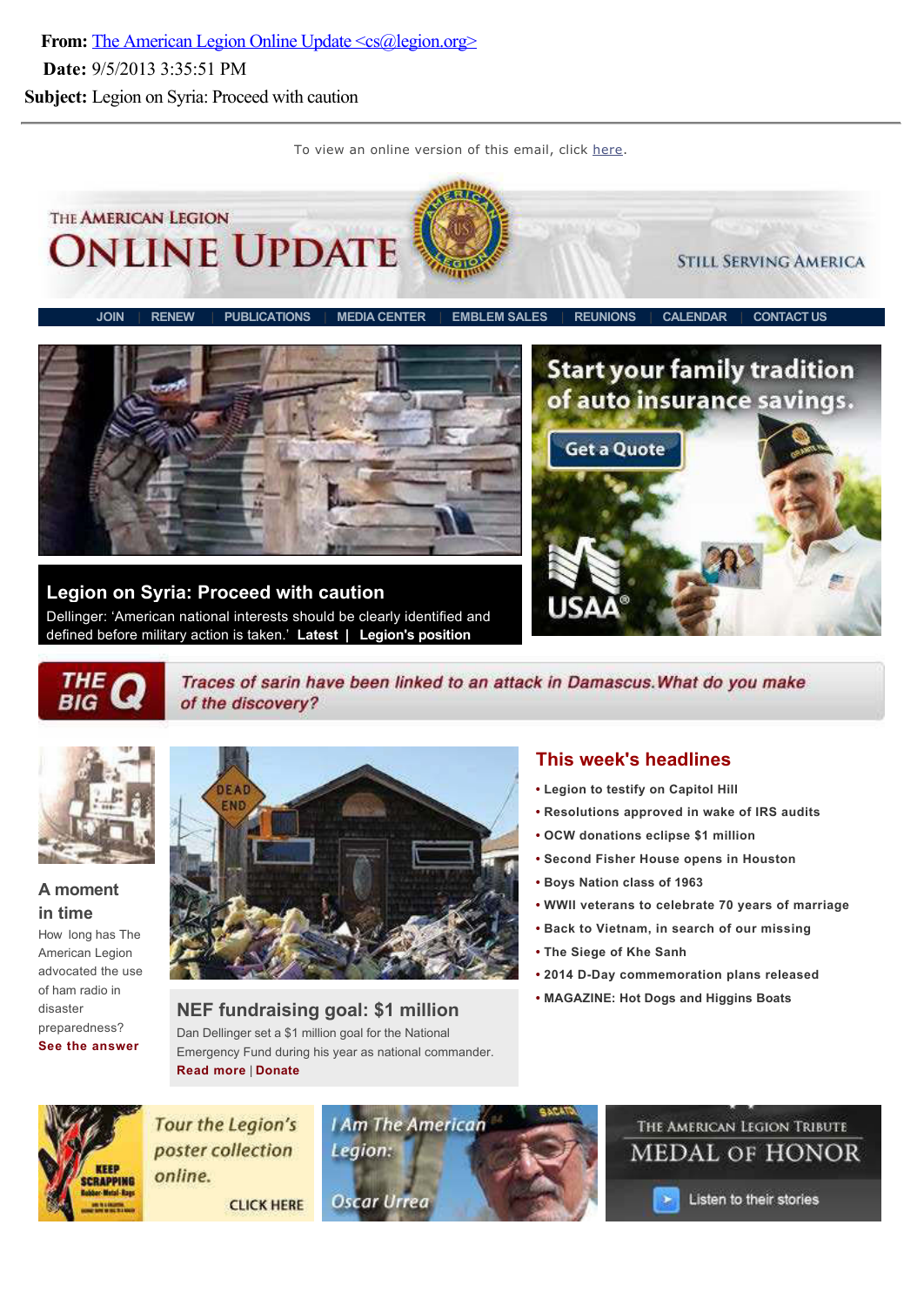



powered by **Relivra** 

Click to download an event planning and promotion guide

August 29, 2013 · Issue No. 272

Click here to forward this mailing with your personal message.

This email was sent to: library@legion.org This email was sent by: American Legion Flag & Emblem 5745 Lee Rd., Indianapolis, IN 46216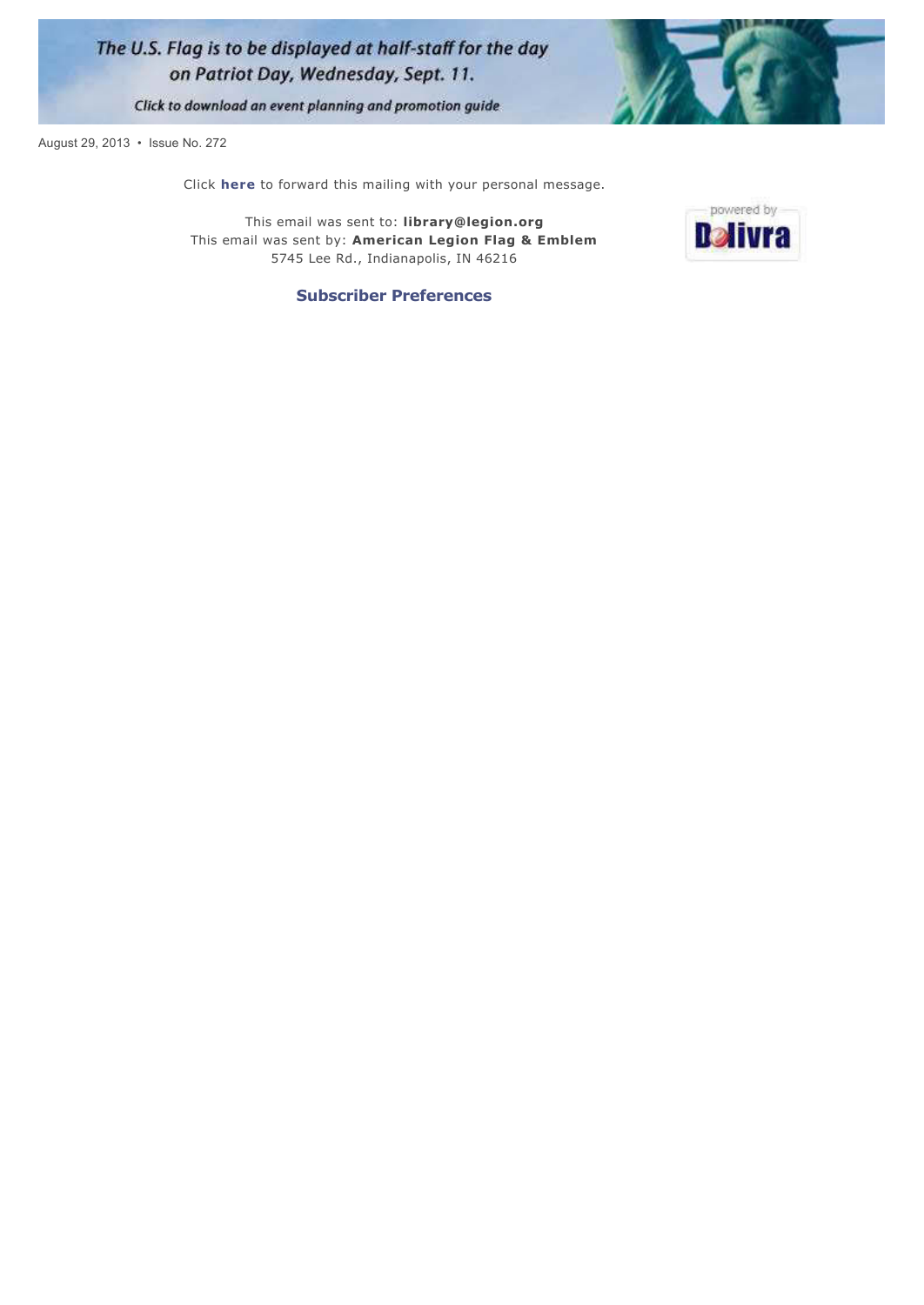From: The American Legion Online Update <cs@legion.org> Date: 9/12/2013 2:01:29 PM Subject: Commander Dellinger testifies on Capitol Hill

To view an online version of this email, click here.





#### Will Syria really turn over its chemical weapons?



## A moment in time

What item from the World Trade Center site does the Legion have on display at National Headquarters? See the answer



VA accountability in Pittsburgh Field hearing questions VA about patient deaths, lapses in patient care. Read more at the Burn Pit | Video

## This week's headlines

- Legion launches Suicide Prevention Website | Visit
- Are fully developed claims helping veterans?
- Legion releases report on TBI and PTSD
- 2013 Legacy Run shirts still available
- Sanders chairs testimony session; defends VA
- **Burn Pit: Reclassification of Fort Hood shootings**
- Legion approves 35 resolutions
- NEF fundraising goal: \$1 million | Donate
- Miss Kansas is sergeant in the U.S. Army
- March in New York City Veterans Day Parade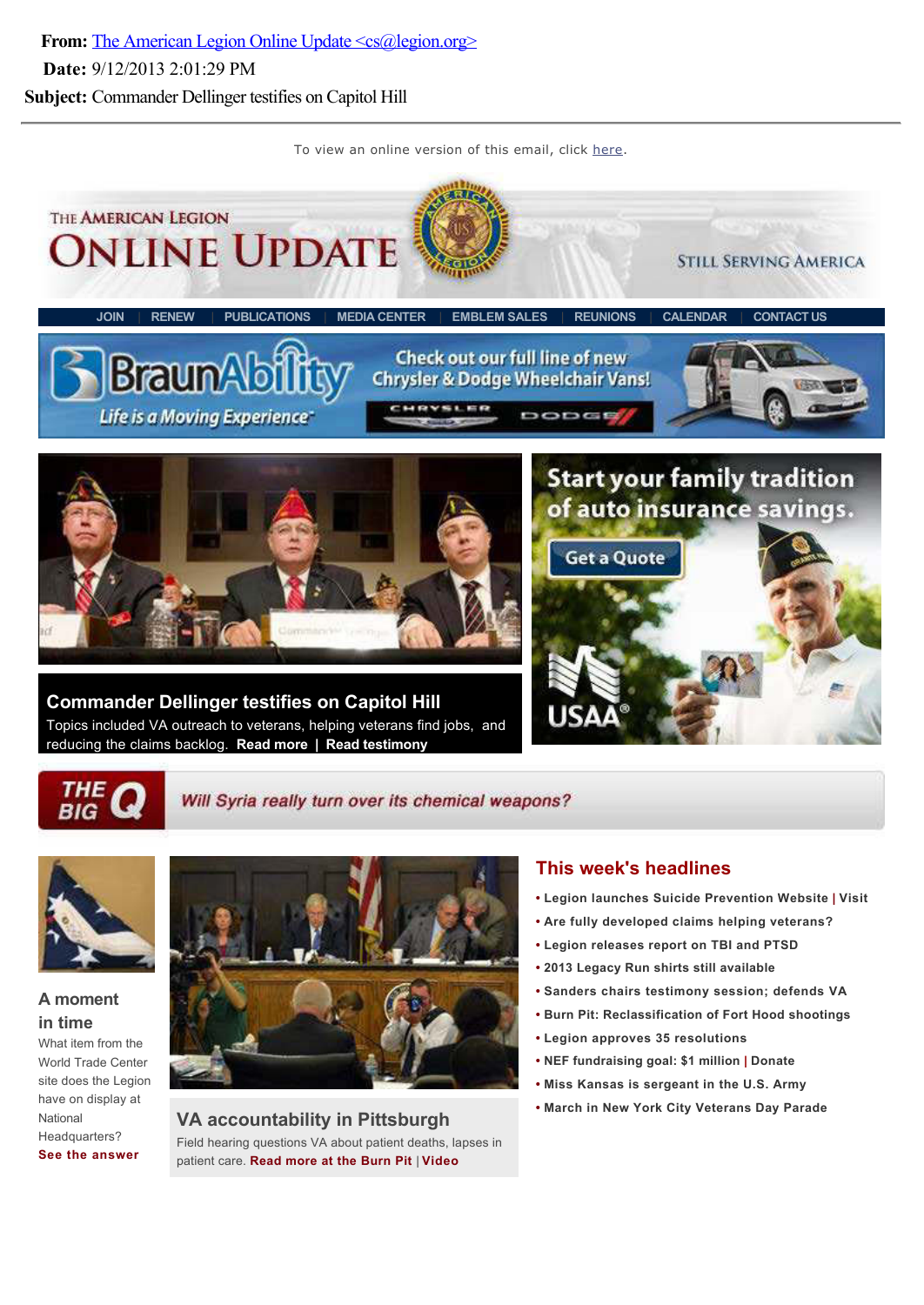





September 12, 2013 · Issue No. 274

Click here to forward this mailing with your personal message.

This email was sent to: library@legion.org This email was sent by: American Legion Flag & Emblem 5745 Lee Rd., Indianapolis, IN 46216

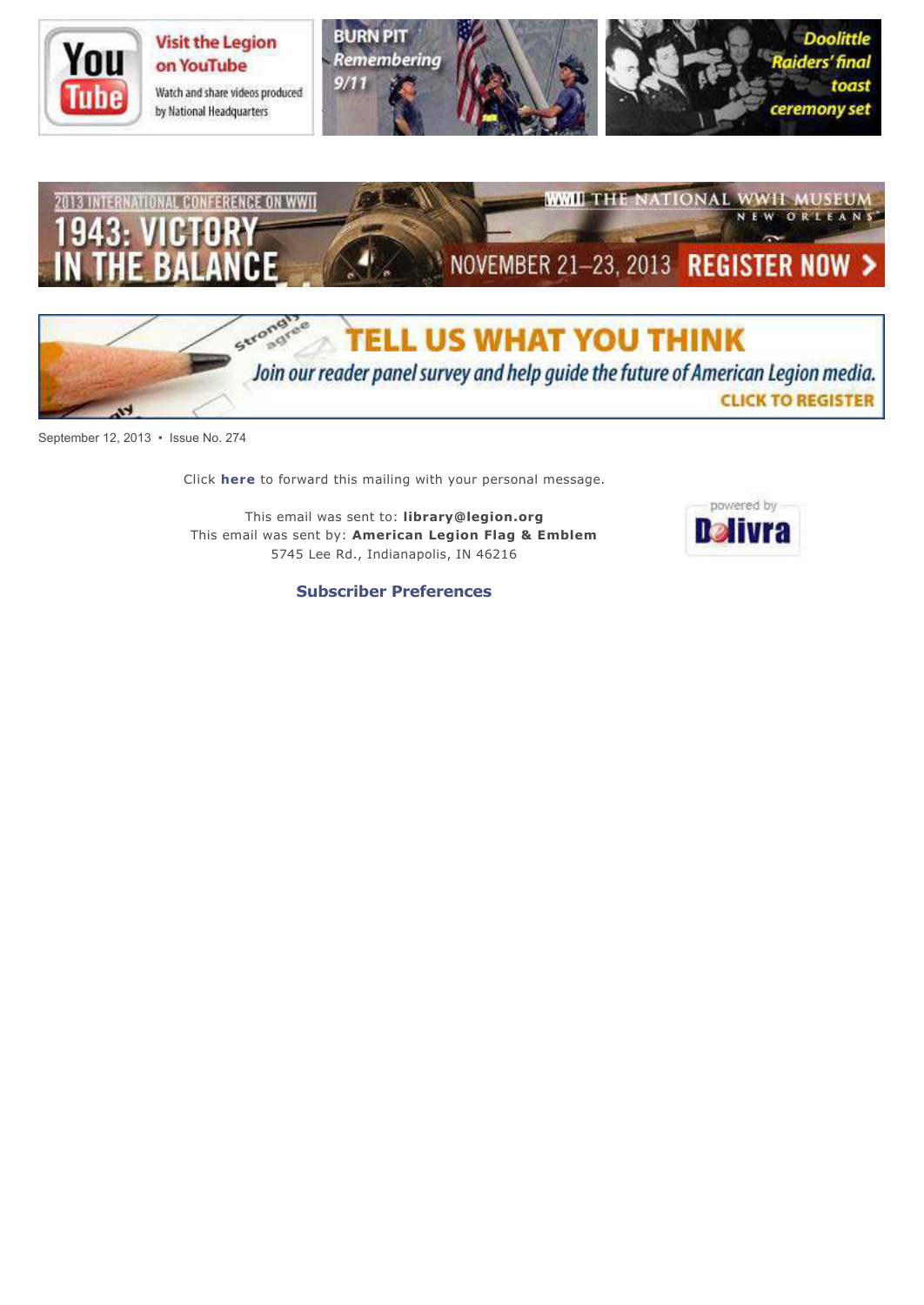From: The American Legion Online Update <cs@legion.org> Date: 9/19/2013 2:38:57 PM Subject: VA not to blame in Navy Yard shooting

To view an online version of this email, click here.



THE<br>BIG

Should the tragic killings at the Navy Yard lead to comprehensive reform of DoD security clearances?



# A moment in time

Which past national commander held different national Legion offices simultaenously? See the answer



Legion responds to Colo. flooding Post 18 in Greeley, Colo., providing NEF and TFA grants to vets w ho qualify. Read more | NEF Video | Donate

## This week's headlines

- Riders-turned-disciples raise \$12K for camp
- Promote your post during Legiontown campaign
- OCW sponsoring visit to Six Flags
- Departments square off in 'membership challenge'
- Legion report: Women vets struggle with status
- Download Children & Youth Conference agenda
- Guardsmen turn up for New Jersey job fair

MAGAZINE • Back to Vietnam, in search of our missing

BURN PIT . Legion files amicus brief in disabled vets small business case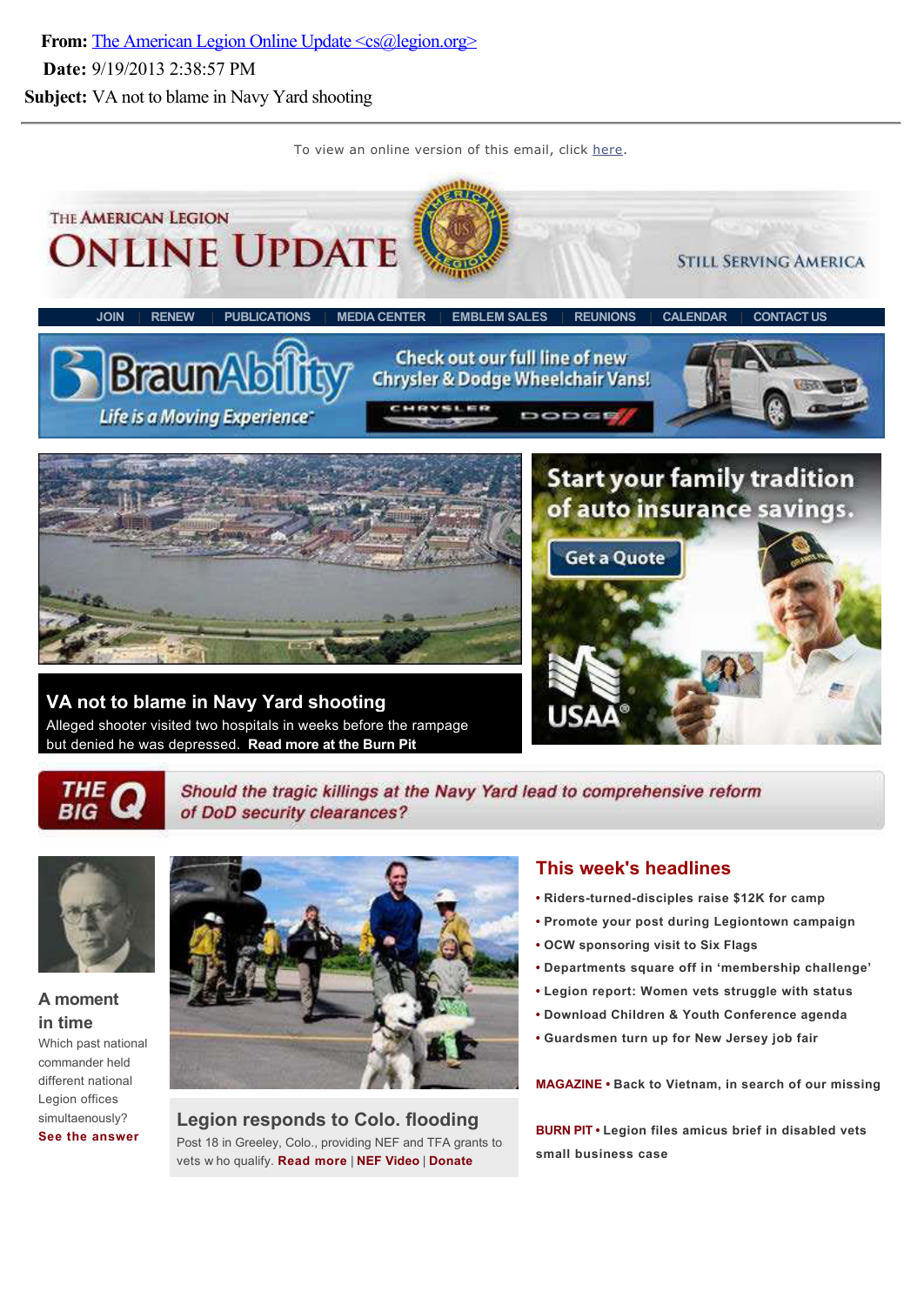



September 19, 2013 · Issue No. 275

Click here to forward this mailing with your personal message.

This email was sent to: library@legion.org This email was sent by: American Legion Flag & Emblem 5745 Lee Rd., Indianapolis, IN 46216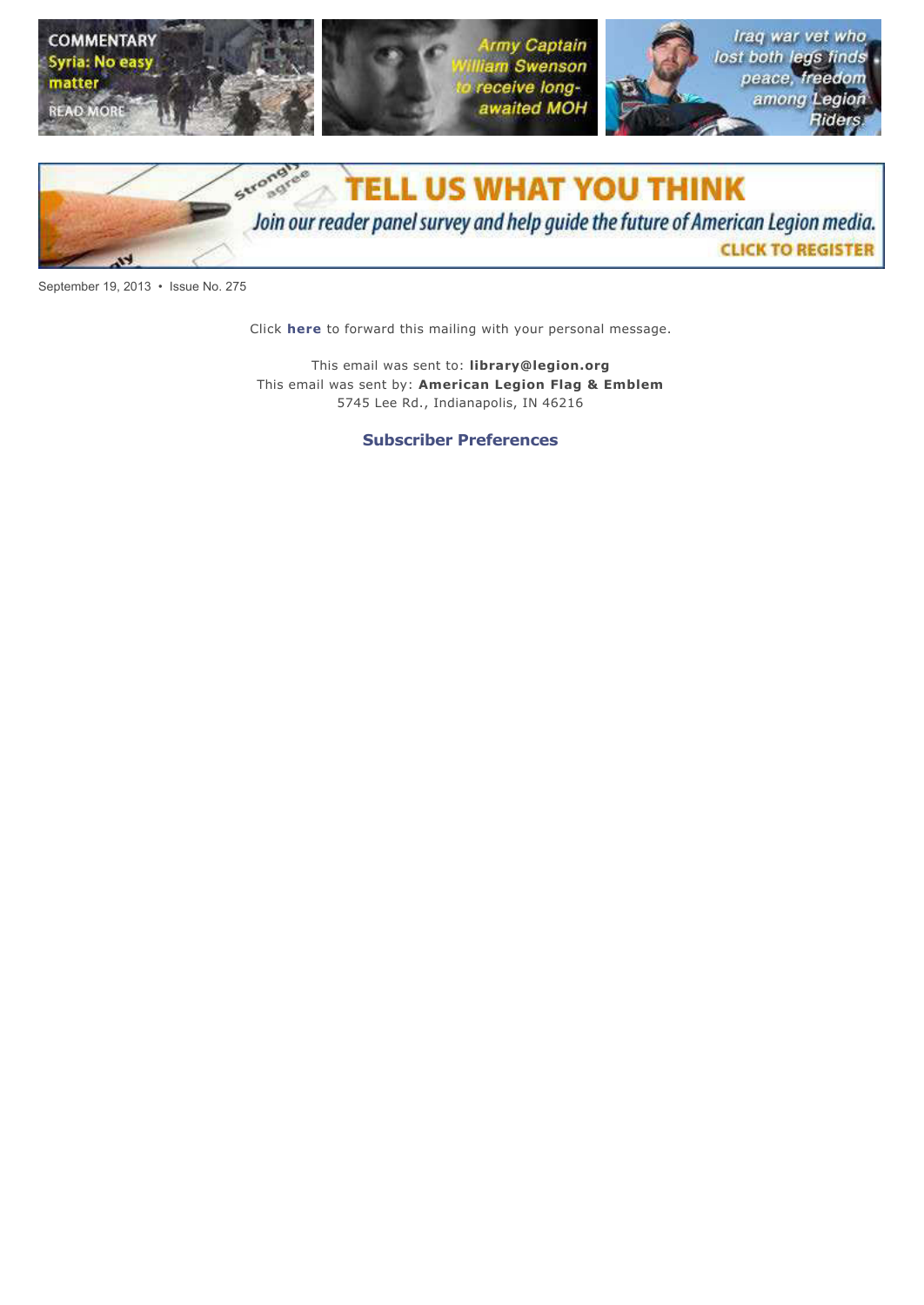From: The American Legion Online Update <cs@legion.org> Date: 9/26/2013 3:33:21 PM Subject: Legion, others promote suicide awareness

To view an online version of this email, click here.





#### Will Congress pass a deficit-reduction plan?



# OCW treats warriors,

#### families

Operation Comfort Warriors gives injured servicemembers and their families a day of fun at Six Flags in San Antonio.

Read more | Donate

## This week's headlines

MAGAZINE • The 21st Century VA Hospital

- Children & Youth speakers share positive stories
- Legion aids Colo. flood victims with shelter, donations
- Post keeps memory of member's WWII uncle alive
- Americanism Conference agendas online
- Clearance holders and reporting responsibilities
- Healing, growing in northern Wisconsin
- Revitalization effort headed to New Jersey
- A membership competition with only winners
- Legion fighting for veteran business owners
- Best-paying jobs for high school-educated veterans
- Former Sen. Lugar talks Korea, Iran, nukes
- Montana Legionnaire presents Canadian award
- Vet groups reject proposed retirement changes



#### Brother's keeper

After Johnnie Ashe returned from his first tour in Vietnam, his brother Arthur w as in danger of being sent over. Johnnie volunteered in his brother's place so Arthur could continue his tennis career.

Watch ESPN video >>